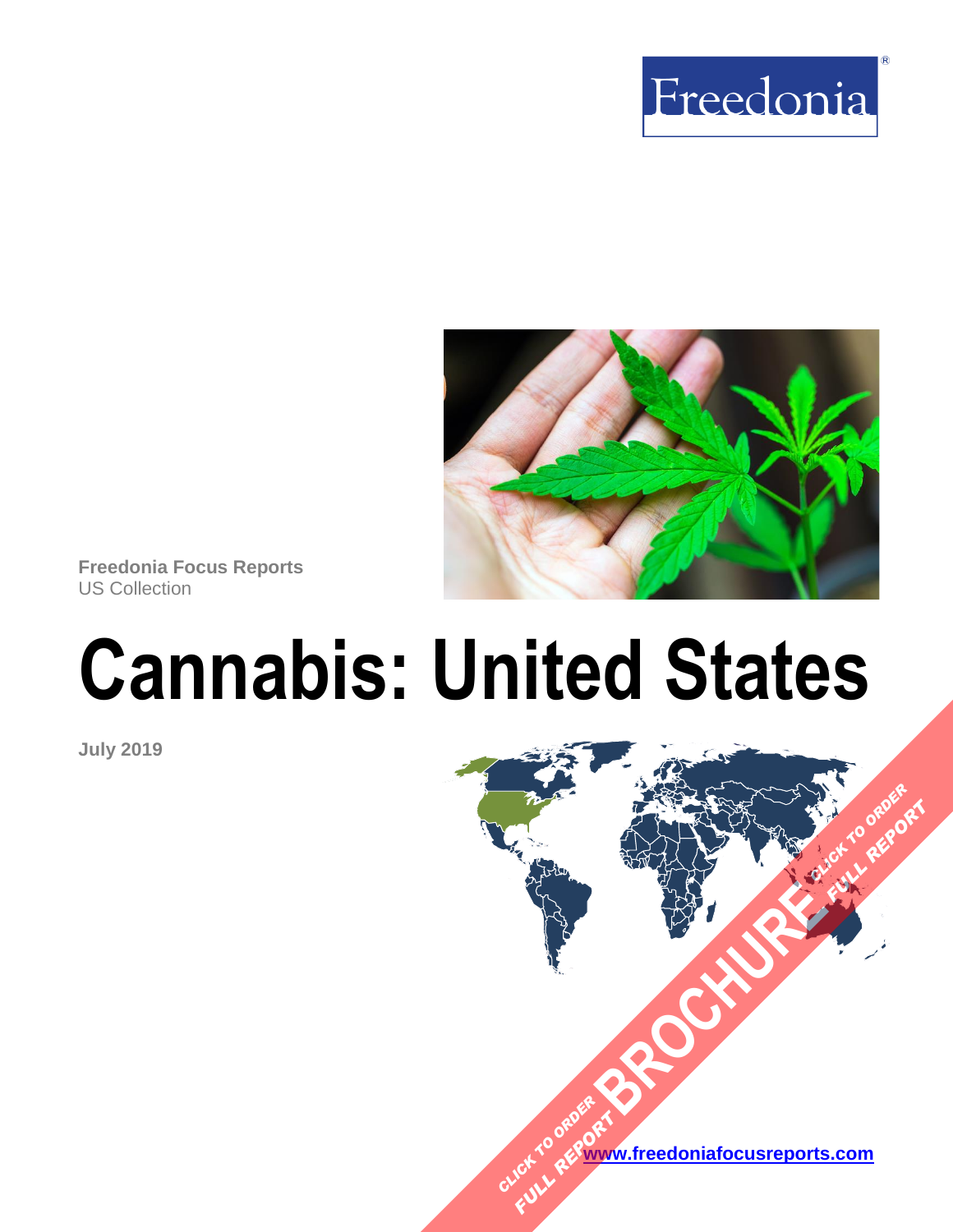# **Table of Contents**

| 1. Highlights                              | 3  |
|--------------------------------------------|----|
| 2. Market Environment                      | 4  |
| <b>Historical Trends</b>                   | 4  |
| Key Economic Indicators                    | 5  |
| <b>Production Costs</b>                    | 6  |
| <b>Regulatory Factors</b>                  | 7  |
| National Legal Overview                    | 7  |
| <b>Industrial Hemp</b>                     | 9  |
| 2018 Farm Bill Provisions                  | 9  |
| Industrial Hemp Activity by State          | 10 |
| State-Level Cannabidiol (CBD) Product Laws | 12 |
| Medical Marijuana                          | 14 |
| Adult-Use Marijuana                        | 17 |
| 3. Segmentation & Forecasts                | 19 |
| Production                                 | 19 |
| Marijuana                                  | 20 |
| <b>Commercial Indoor</b>                   | 20 |
| <b>Commercial Outdoor</b>                  | 21 |
| Private-Use Residential                    | 22 |
| Hemp                                       | 22 |
| Demand                                     | 24 |
| Legal Marijuana                            | 25 |
| Recreational/Adult-Use                     | 25 |
| Medical                                    | 25 |
| Hemp                                       | 26 |
| 4. Industry Structure                      | 28 |
| <b>Industry Characteristics</b>            | 28 |
| Leading State Profiles                     | 30 |
| Colorado                                   | 31 |
| California                                 | 32 |
| Oregon                                     | 32 |
| 5. About This Report                       | 34 |
| Scope                                      | 34 |
| Sources                                    | 34 |
| <b>Industry Codes</b>                      | 35 |
| Freedonia Methodology                      | 35 |
| Resources                                  | 37 |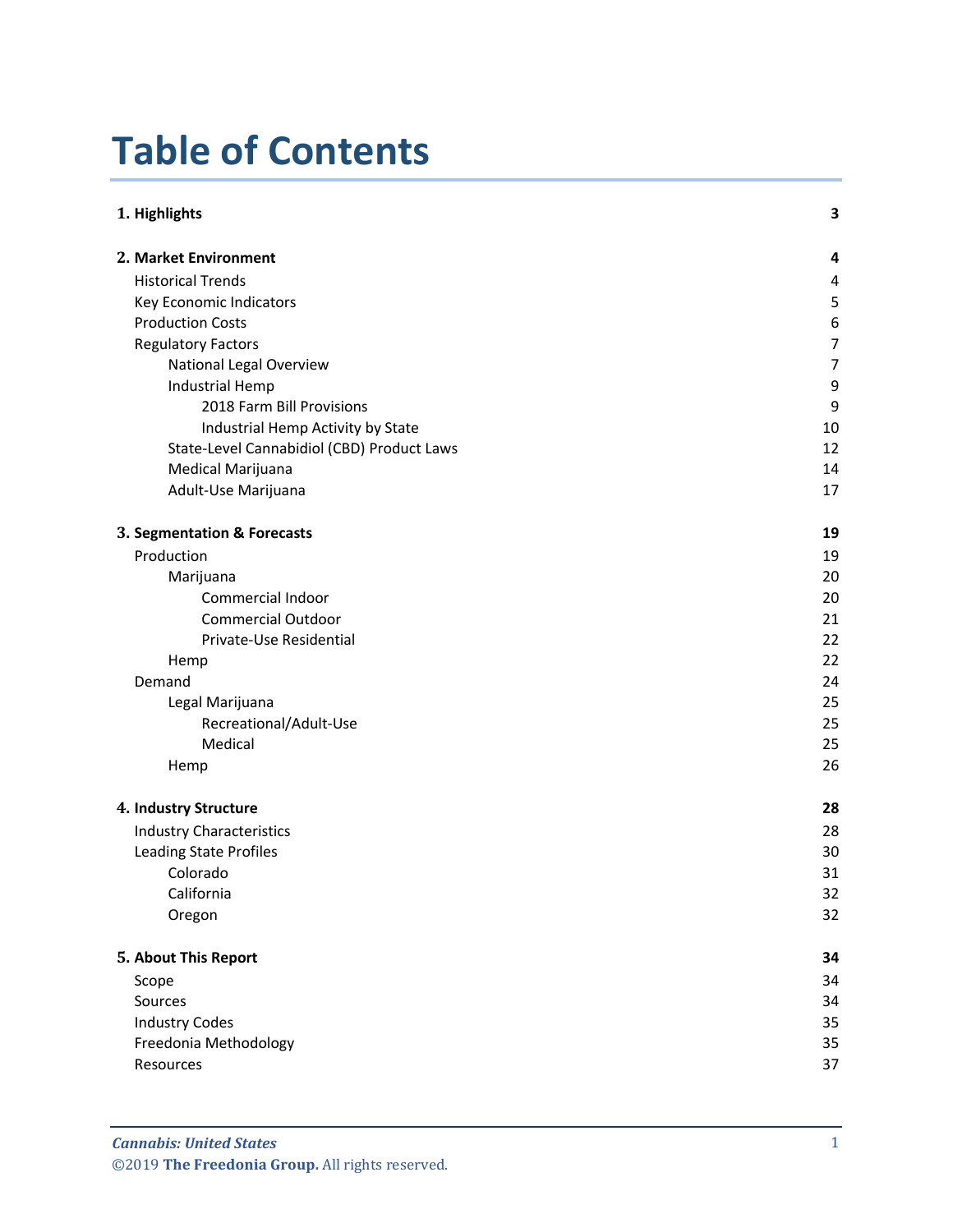# **List of Tables & Figures**

| Figure 1   Key Trends in US Cannabis Production, 2018 - 2023                      | 3  |
|-----------------------------------------------------------------------------------|----|
| Figure 2   Indicator: US Tobacco Product Demand, 2008 - 2018 (US\$ bil)           | 4  |
| Table 1   Key Indicators for US Cannabis Demand, 2013 - 2028 (US\$ bil)           | 5  |
| Figure 3   US Cannabis Production Costs by Expense, 2019 (%)                      | 6  |
| Table 2   US State Cannabis Legalization by Type, 2019                            | 8  |
| Table 3   US State Cannabis Legalization by Type, 2019 (continued from table on   |    |
| previous page)                                                                    | 9  |
| Table 4   US States with Hemp Research Programs & Cultivation Prior to Passage of |    |
| 2018 Farm Bill                                                                    | 11 |
| Table 5   US States with Limited Access to Low-THC, High-CBD Cannabis Products    |    |
| Prior to 2018 Farm Bill                                                           | 13 |
| Table 6   US Medical Marijuana Production Legalization by State, 2019             | 16 |
| Table 7   US Adult-Use Marijuana Production Legalization by State, 2019           | 17 |
| Figure 4   US Cannabis Production by Product, 2016 - 2023, 2028 (mil lbs)         | 19 |
| Table 8   US Cannabis Production by Product, 2016 - 2023, 2028 (mil lbs)          | 19 |
| Table 9   Common Products Made from Hemp & Hemp-Derivatives                       | 23 |
| Figure 5   US Cannabis Production by Product, 2016 - 2023, 2028 (%)               | 23 |
| Figure 6   US Cannabis Demand by End-Use Product, 2016 - 2023, 2028 (US\$ bil)    | 24 |
| Table 10   US Cannabis Demand by End-Use Product, 2016 - 2023, 2028 (US\$ bil)    | 24 |
| Figure 7   US Cannabis Demand by End-Use Product, 2016 - 2023, 2028 (%)           | 27 |
| Figure 8   US Cannabis Production Share by State, 2018 (%)                        | 30 |
| Table 11   US Cannabis Production by State, 2016 - 2023, 2028 (mil lbs)           | 31 |
| Table 12   NAICS & SIC Codes Related to Cannabis                                  | 35 |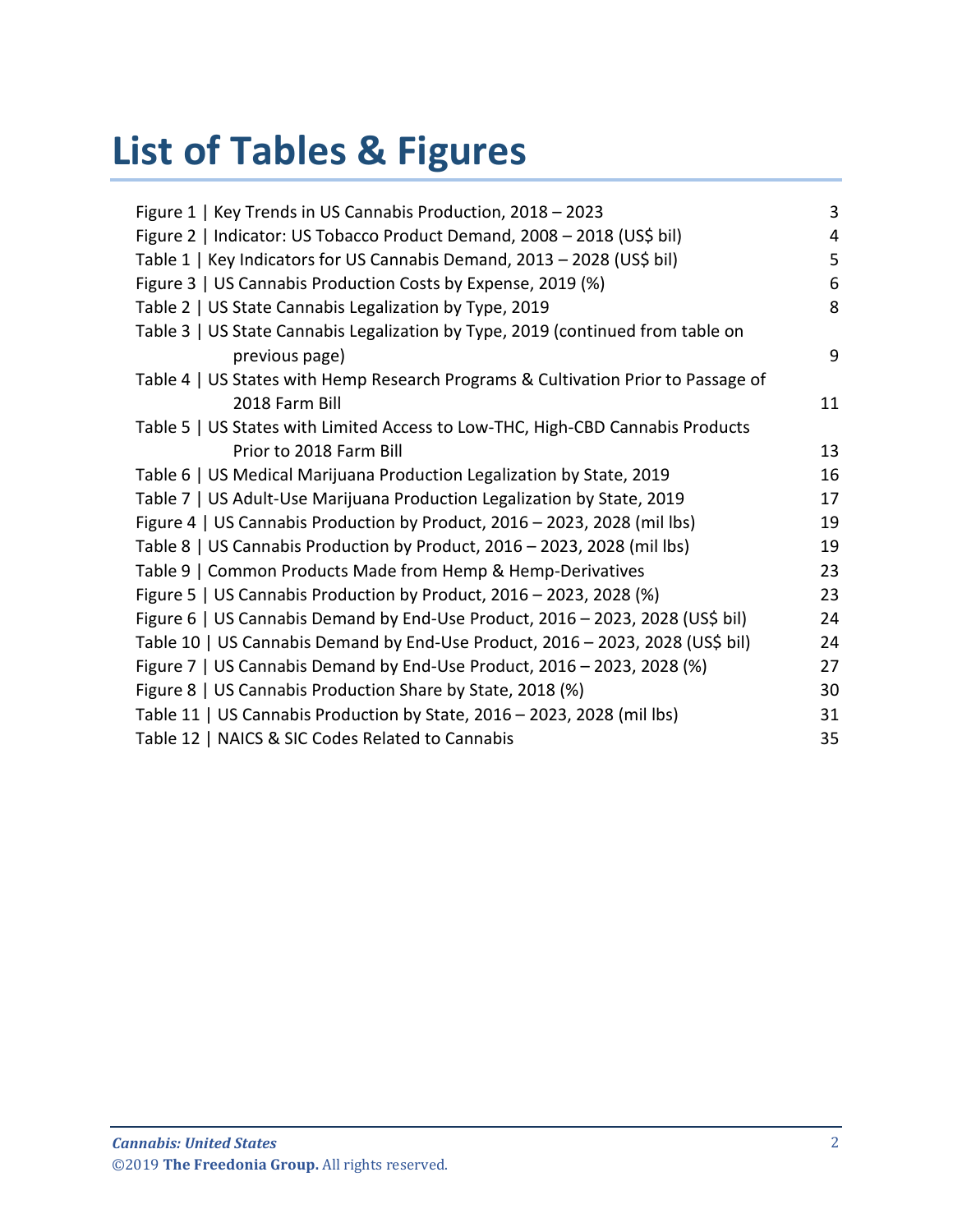# <span id="page-3-1"></span><span id="page-3-0"></span>**Scope**

This report forecasts to 2028 US cannabis production in pounds and demand in nominal US dollars. Total production is segmented by product in terms of:

- marijuana
	- o commercial indoor
	- o commercial outdoor
	- o private-use residential
- hemp

Total demand is also segmented by end-use product as follows:

- legal marijuana
	- o recreational/adult-use
	- o medical
- hemp

To illustrate historical trends, total production and demand are provided for 2016-2018. Forecasts are provided for all segments for 2019-2023, with a five-year projection to 2028.

Production volumes and values in this report cover only the dry weight of usable cannabis plant, and exclude the value of downstream processing. While a significant portion of this marijuana production total is eventually sold through illicit channels, these volumes are included to avoid significant underreporting in the marijuana growing supplies market. This is particularly important for California – by far the country's leading marijuana producer – which sees only about 20% of local production sold legally within the state. Excluded from this report is cannabis grown by unknown and unrecorded operations, marijuana grown illegally by individuals at home, and cannabis illegally imported into the US and sold on the black market.

Key macroeconomic indicators are also provided with quantified trends. Other various topics, including profiles of leading production states, are covered in this report. A full outline of report items by page is available in the Table of Contents.

# <span id="page-3-2"></span>**Sources**

*Cannabis: United States* (FF10064) represents the synthesis and analysis of data from various primary, secondary, macroeconomic, and demographic sources, such as:

- firms participating in the industry, and their suppliers and customers
- government/public agencies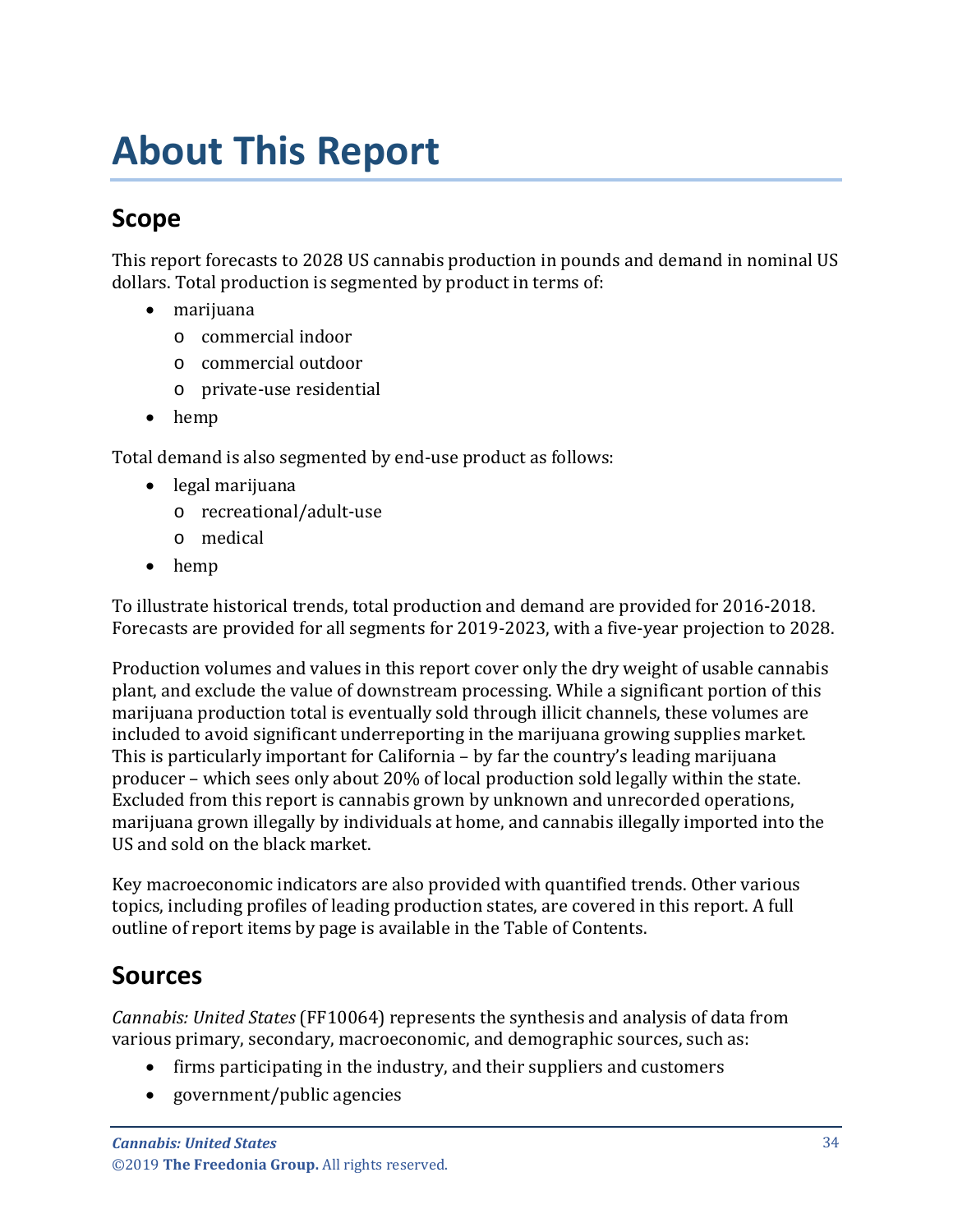- intergovernmental and non-governmental organizations
- trade associations and their publications
- the business and trade press
- indicator forecasts by The Freedonia Group
- the findings of other reports and studies by The Freedonia Group

Specific sources and additional resources are listed in the Resources section of this publication for reference and to facilitate further research.

## <span id="page-4-0"></span>**Industry Codes**

<span id="page-4-2"></span>

| Table 12   NAICS & SIC Codes Related to Cannabis                         |                                                                                |                                           |                                                                              |  |
|--------------------------------------------------------------------------|--------------------------------------------------------------------------------|-------------------------------------------|------------------------------------------------------------------------------|--|
| <b>NAICS/SCIAN 2017</b><br>North American Industry Classification System |                                                                                | <b>SIC</b>                                |                                                                              |  |
|                                                                          |                                                                                | <b>Standard Industrial Classification</b> |                                                                              |  |
| 111998                                                                   | All other miscellaneous crop farming                                           | 0139                                      | Field crops, except cash grains, NEC                                         |  |
| 313110                                                                   | Fiber, yarn, and thread mills                                                  | 2299                                      | Textile goods, NEC                                                           |  |
| 325311                                                                   | Nitrogenous fertilizer manufacturing                                           | 2833                                      | Medicinal chemicals and botanical products                                   |  |
| 325312                                                                   | Phosphatic fertilizer manufacturing                                            | 2834                                      | Pharmaceutical preparations                                                  |  |
| 325314                                                                   | Fertilizer (mixing only) manufacturing                                         | 2873                                      | Nitrogenous fertilizers                                                      |  |
| 325320                                                                   | Pesticide and other agricultural chemical<br>manufacturing                     | 2874                                      | Phosphatic fertilizers                                                       |  |
| 325411                                                                   | Medicinal and botanical mfg                                                    | 2875                                      | Fertilizers, mixing only                                                     |  |
| 325412                                                                   | Pharmaceutical preparation mfg                                                 | 2879                                      | Pesticides and agricultural chemicals, NEC                                   |  |
| 333111                                                                   | Farm machinery and equipment mfg                                               | 3523                                      | Farm machinery and equipment                                                 |  |
| 333413                                                                   | Industrial and commercial fan and blower and<br>air purification equipment mfg | 3564                                      | Industrial and commercial fans and blowers<br>and air purification equipment |  |
| 335110                                                                   | Electric lamp bulb and part mfg                                                | 3641                                      | Electric lamp bulbs and tubes                                                |  |
| 335129                                                                   | Other lighting equipment mfg                                                   | 3648                                      | Lighting equipment, NEC                                                      |  |
| 423820                                                                   | Farm and garden machinery and equipment<br>merchant wholesalers                | 5083                                      | Farm and garden machinery and equipment                                      |  |

Source: US Census Bureau

# <span id="page-4-1"></span>**Freedonia Methodology**

The Freedonia Group, a subsidiary of MarketResearch.com, has been in business for more than 30 years and in that time has developed a comprehensive approach to data analysis that takes into account the variety of industries covered and the evolving needs of our customers.

Every industry presents different challenges in market sizing and forecasting, and this requires flexibility in methodology and approach. Freedonia methodology integrates a variety of quantitative and qualitative techniques to present the best overall picture of a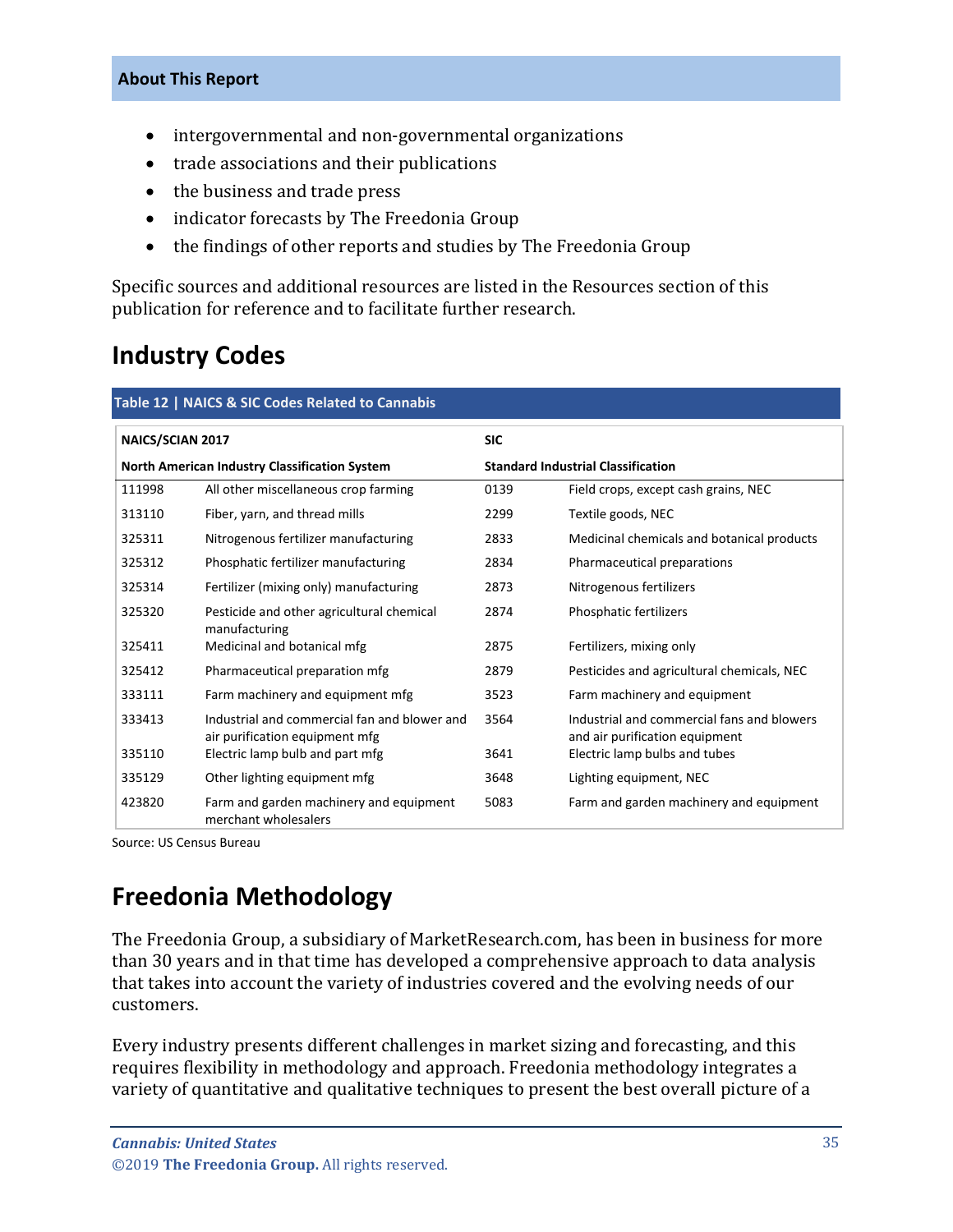market's current position as well as its future outlook: When published data are available, we make sure they are correct and representative of reality. We understand that published data often have flaws either in scope or quality, and adjustments are made accordingly. Where no data are available, we use various methodologies to develop market sizing (both top-down and bottom-up) and then triangulate those results to come up with the most accurate data series possible. Regardless of approach, we also talk to industry participants to verify both historical perspective and future growth opportunities.

Methods used in the preparation of Freedonia market research include, but are not limited to, the following activities: comprehensive data mining and evaluation, primary research, consensus forecasting and analysis, ratio analysis using key indicators, regression analysis, end use growth indices and intensity factors, purchase power parity adjustments for global data, consumer and end user surveys, market share and corporate sales analysis, product lifespan analysis, product or market life cycle analysis, graphical data modeling, long-term historical trend analysis, bottom-up and top-down demand modeling, and comparative market size ranking.

Freedonia quantifies trends in various measures of growth and volatility. Growth (or decline) expressed as an average annual growth rate (AAGR) is the least squares growth rate, which takes into account all available datapoints over a period. The volatility of datapoints around a least squares growth trend over time is expressed via the coefficient of determination, or  $r^2$ . The most stable data series relative to the trend carries an  $r^2$  value of 1.0; the most volatile – 0.0. Growth calculated as a compound annual growth rate (CAGR) employs, by definition, only the first and last datapoints over a period. The CAGR is used to describe forecast growth, defined as the expected trend beginning in the base year and ending in the forecast year. Readers are encouraged to consider historical volatility when assessing particular annual values along the forecast trend, including in the forecast year.

## **Copyright & Licensing**

The full report is protected by copyright laws of the United States of America and international treaties. The entire contents of the publication are copyrighted by The Freedonia Group.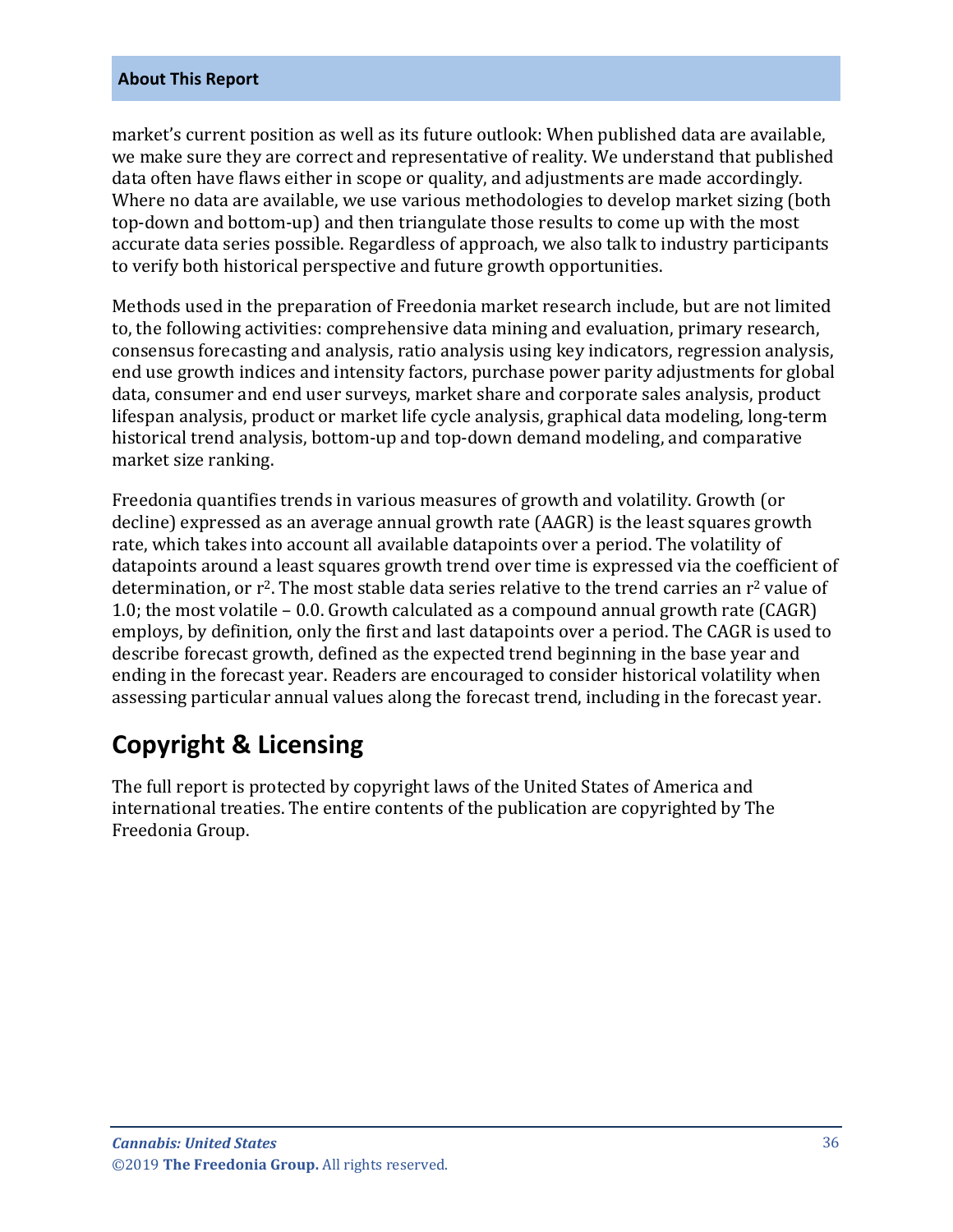## <span id="page-6-0"></span>**Resources**

#### **The Freedonia Group**

 *[Cannabis Growing Market](http://www.freedoniagroup.com/DocumentDetails.aspx?ReferrerId=FL-FOCUS&studyid=3749)* **[Freedonia Industry Studies](http://www.freedoniagroup.com/Home.aspx?ReferrerId=FL-Focus)**  *[Agricultural Pesticide Market in the US](http://www.freedoniagroup.com/DocumentDetails.aspx?ReferrerId=FL-FOCUS&studyid=3484) [General Purpose LEDs & Other High Efficiency Lighting in the US](http://www.freedoniagroup.com/DocumentDetails.aspx?ReferrerId=FL-FOCUS&studyid=3611) [Home & Garden Pesticides](http://www.freedoniagroup.com/DocumentDetails.aspx?ReferrerId=FL-FOCUS&studyid=3700) [Pesticide Adjuvant Market in the US](http://www.freedoniagroup.com/DocumentDetails.aspx?ReferrerId=FL-FOCUS&studyid=3504)* **[Freedonia Focus Reports](https://www.freedoniafocusreports.com/redirect.asp?progid=89534&url=/)**  *[Athletic Footwear: United States](https://www.freedoniafocusreports.com/Athletic-Footwear-United-States-FF90011/?progid=89534) [Apparel: United States](https://www.freedoniafocusreports.com/Apparel-United-States-FF15010/?progid=89534) [Converted Flexible Packaging: United States](https://www.freedoniafocusreports.com/Converted-Flexible-Packaging-United-States-FF30014/?progid=89534) [Fertilizers: United States](https://www.freedoniafocusreports.com/Fertilizers-United-States-FF35077/?progid=89534) [Footwear: United States](https://www.freedoniafocusreports.com/Footwear-United-States-FF50011/?progid=89534) [Global Fertilizers](https://www.freedoniafocusreports.com/Global-Fertilizers-FW35077/?progid=89534) [Home & Garden Pesticides: United States](https://www.freedoniafocusreports.com/Home-Garden-Pesticides-United-States-FF35063/?progid=89534) [Phosphate Rock: United States](https://www.freedoniafocusreports.com/Phosphate-Rock-United-States-FF65020/?progid=89534) [Potash: United States](https://www.freedoniafocusreports.com/Potash-United-States-FF65021/?progid=89534) [Self-Storage & Moving Services: United States](https://www.freedoniafocusreports.com/Self-Storage-Moving-Services-United-States-FF95030/?progid=89534) [Tobacco Products: United States](https://www.freedoniafocusreports.com/Tobacco-Products-United-States-FF10019/?progid=89534)* **[Freedonia Custom Research](http://www.freedoniagroup.com/CustomResearch.aspx?ReferrerId=FL-Focus)**

### **Trade Publications**

*Cannabis Business Times Cannabis Tech Today Grow Weed Easy Hemp Industry Daily High Times Leafly MJ Biz Daily*

#### **Agencies & Associations**

California Cannabis Industry Association Hemp Industries Association Marijuana Industry Group National Association of Cannabis Businesses National Cannabis Industry Association Oregon Cannabis Association